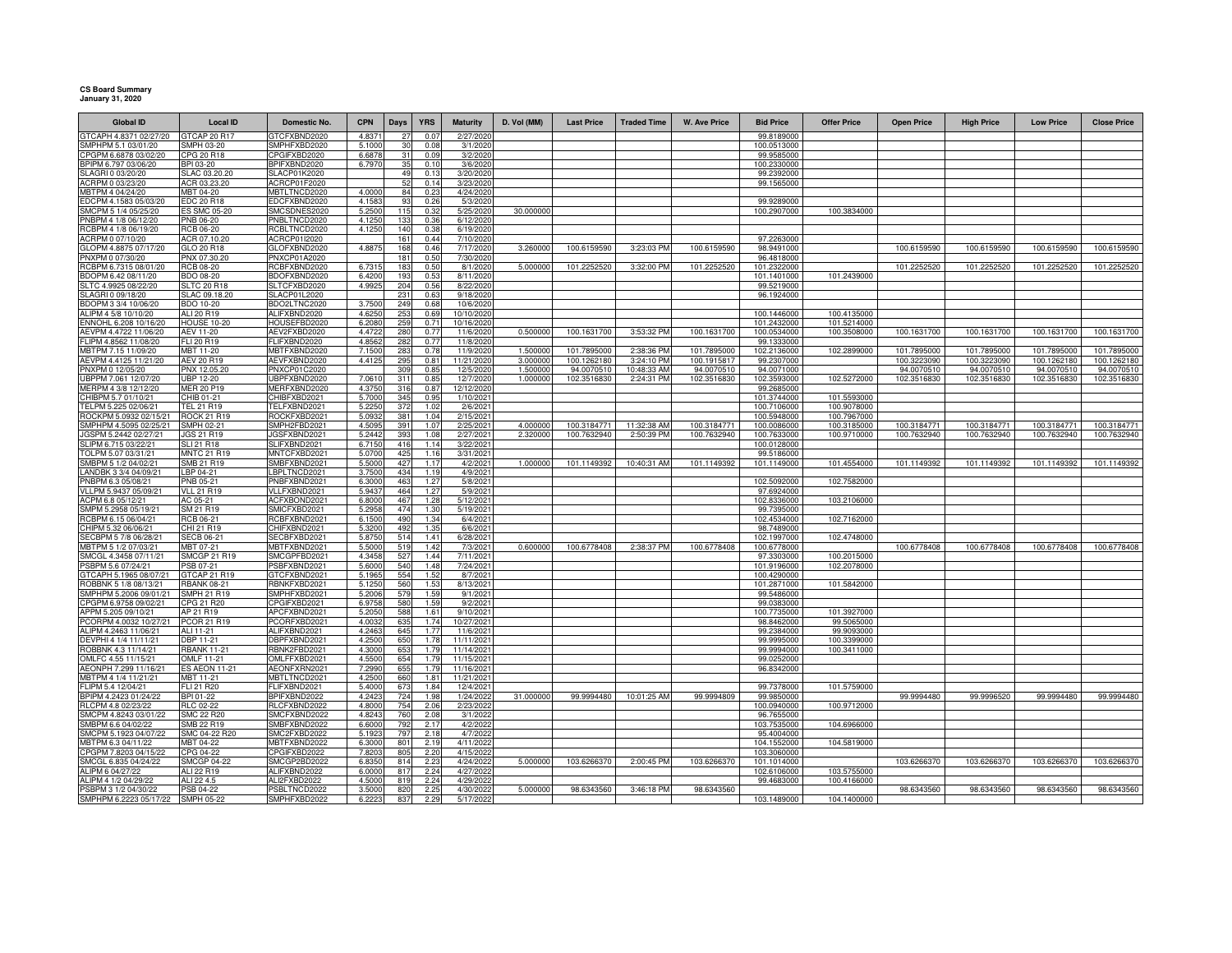| <b>Global ID</b>                                | <b>Local ID</b>                       | Domestic No.                       | <b>CPN</b>      | Days         | <b>YRS</b>   | <b>Maturity</b>         | D. Vol (MM) | <b>Last Price</b> | <b>Traded Time</b> | <b>W. Ave Price</b> | <b>Bid Price</b>          | <b>Offer Price</b> | <b>Open Price</b> | <b>High Price</b> | <b>Low Price</b> | <b>Close Price</b> |
|-------------------------------------------------|---------------------------------------|------------------------------------|-----------------|--------------|--------------|-------------------------|-------------|-------------------|--------------------|---------------------|---------------------------|--------------------|-------------------|-------------------|------------------|--------------------|
| CHIBPM 3 1/4 05/18/22                           | CHIB 05-22                            | CHIBLTNC2022                       | 3.2500          | 838          | 2.29         | 5/18/202                |             |                   |                    |                     |                           |                    |                   |                   |                  |                    |
| SLTC 5.5796 05/22/22                            | <b>SLTC 22 R20</b>                    | SLTCFXBD2022                       | 5.5796          | 842          | 2.31         | 5/22/2022               |             |                   |                    |                     | 101.7981000               | 102.7900000        |                   |                   |                  |                    |
| UBPPM 6 06/03/22                                | JBP 06-22                             | JBPFXBND2022                       | 6.000           | 854          | 2.34         | 6/3/2022                |             |                   |                    |                     | 103.7532000               | 104.2057000        |                   |                   |                  |                    |
| PNBPM 3 1/4 06/06/22<br>BPIFAM 4.3 06/16/22     | PNB 06-22<br><b>BFSB 06-22</b>        | PNBLTNCD2022<br>BFSBFXBD2022       | 3.250<br>4.300  | 857<br>867   | 2.35<br>2.37 | 6/6/2022<br>6/16/2022   |             |                   |                    |                     | 99.9986000                | 100.4480000        |                   |                   |                  |                    |
| ENNOHL 6.131 07/16/22                           | HOUSE 22 R20                          | HOUSEFBD2022                       | 6.131           | 897          | 2.46         | 7/16/2022               |             |                   |                    |                     | 97.2299000                |                    |                   |                   |                  |                    |
| SMPM 6.9442 07/16/22                            | SM 22 R19                             | SMICFXBD2022                       | 6.944           | 897          | 2.46         | 7/16/2022               |             |                   |                    |                     | 105.0207000               | 106.0903000        |                   |                   |                  |                    |
| AEVPM 5.0056 08/06/22                           | <b>AEV 22 R20</b>                     | AEVFXBND2022                       | 5.0056          | 918          | 2.51         | 8/6/2022                |             |                   |                    |                     | 100.6008000               | 101.6691000        |                   |                   |                  |                    |
| FLIPM 5.3567 08/20/22                           | FLI 22 R20                            | FLIFXBND2022                       | 5.356           | 932          | 2.55         | 8/20/2022               |             |                   |                    |                     | 97.6216000                | 102.0498000        |                   |                   |                  |                    |
| EWPM 4 09/21/22                                 | EW 09-22                              | EWBLTNCD2022                       | 4.0000          | 964          | 2.64         | 9/21/2022               |             |                   |                    |                     |                           |                    |                   |                   |                  |                    |
| PNBPM 3 3/4 10/27/22<br>AUBPM 4 5/8 11/07/22    | PNB 10-22<br><b>AUB 11-22</b>         | NB2LTNC2022<br>AUBFXBND2022        | 3.750<br>4.625  | 1000<br>1011 | 2.74<br>2.77 | 10/27/2022<br>11/7/2022 |             |                   |                    |                     | 100.5817000               | 101.2329000        |                   |                   |                  |                    |
| RCBPM 4.426 11/13/22                            | <b>RCB 11-22</b>                      | <b>CBFXBND2022</b>                 | 4.426           | 101          | 2.78         | 11/13/2022              | 0.100000    | 100.0670160       | 3:39:26 PM         | 100.0670160         | 100.0670000               | 100.7200000        | 100.0670160       | 100.0670160       | 100.0670160      | 100.0670160        |
| CHIBPM 3.65 12/02/22                            | CHIB 12-22                            | HIB2LTN2022                        | 3.650           | 1036         | 2.84         | 12/2/2022               |             |                   |                    |                     |                           |                    |                   |                   |                  |                    |
| ROBBNK 4 1/8 12/16/22                           | <b>BANK 12-22</b>                     | <b>RBANKLTN2022</b>                | 4.125           | 1050         | 2.88         | 12/16/202               |             |                   |                    |                     |                           |                    |                   |                   |                  |                    |
| SMCGL 5 3/8 12/22/22                            | <b>SMCGP 22 R20</b>                   | SMCGPFBD2022                       | 5.375           | 1056         | 2.89         | 12/22/2022              |             |                   |                    |                     | 96.2277000                |                    |                   |                   |                  |                    |
| FLIPM 5.0496 01/07/23                           | CPI 01-23 R20                         | CPIFXBND2023                       | 5.049           | 107          | 2.94         | 1/7/2023                | 60.000000   | 99.4581640        | 3:36:33 PM         | 99.4581640          | 98.3885000                |                    | 99.4581640        | 99.4581640        | 99.4581640       | 99.4581640         |
| RCBPM 3 3/4 02/11/23                            | ICB 02-23                             | RCBLTNCD2023                       | 3.750           | 1107         | 3.03         | 2/11/2023               |             |                   |                    |                     |                           |                    |                   |                   |                  |                    |
| BDOPM 3 5/8 02/18/23                            | BDO 02-23                             | <b>BDOLTNCD2023</b>                | 3.625           | 1114         | 3.05         | 2/18/2023               |             |                   |                    |                     |                           |                    |                   |                   |                  |                    |
| GTCAPH 5.0937 02/27/23<br>SMPHPM 5.663 03/01/23 | GTCAP 23 R20<br>SMPH 23 R21           | GTCFXBND2023<br>SMPHFXBD2023       | 5.093<br>5.663  | 1123<br>1125 | 3.08<br>3.08 | 2/27/2023<br>3/1/202    |             |                   |                    |                     | 92.8088000<br>99.0601000  |                    |                   |                   |                  |                    |
| SMCPM 6 1/4 03/19/23                            | SMC 23 R21                            | SMCFXBND2023                       | 6.250           | 114          | 3.13         | 3/19/202                |             |                   |                    |                     | 103.8904000               | 105.3762000        |                   |                   |                  |                    |
| MBTPM 4 1/2 04/24/23                            | MBT 04-23                             | MBTFXBND2023                       | 4.500           | 117          | 3.23         | 4/24/202                |             |                   |                    |                     | 99.9994000                | 100.7492000        |                   |                   |                  |                    |
| PNBPM 3 7/8 04/26/23                            | PNB 04-23                             | PNBLTNCD2023                       | 3.875           | 1181         | 3.23         | 4/26/202                |             |                   |                    |                     |                           |                    |                   |                   |                  |                    |
| EDCPM 4.7312 05/03/23                           | EDC 23 R19                            | EDCFXBND2023                       | 4.731           | 1188         | 3.25         | 5/3/2023                |             |                   |                    |                     | 99.4913000                |                    |                   |                   |                  |                    |
| SECBPM 3 7/8 05/08/23                           | <b>SECB 05-23</b>                     | SECBLTNC2023                       | 3.8750          | 1193         | 3.27         | 5/8/2023                |             |                   |                    |                     |                           |                    |                   |                   |                  |                    |
| BPIPM 3 3/4 05/24/23                            | BPI 05-23                             | BPILTNCD2023                       | 3.7500          | 1209         | 3.31         | 5/24/2023               |             |                   |                    |                     |                           |                    |                   |                   |                  |                    |
| ACPM 3.92 07/07/23                              | AC 23 R22                             | ACFXBOND2023                       | 3.9200          | 1253         | 3.43         | 7/7/2023                |             |                   |                    |                     | 94.3419000                |                    |                   |                   |                  |                    |
| SMCGL 4.7575 07/11/23<br>GLOPM 5.2792 07/17/23  | <b>SMCGP 23 R21</b><br>GLO 23 R20     | SMCGPFBD2023<br>GLOFXBND2023       | 4.757<br>5.2792 | 1257<br>1263 | 3.44<br>3.46 | 7/11/202<br>7/17/2023   |             |                   |                    |                     | 94.0758000<br>101.1975000 |                    |                   |                   |                  |                    |
| SMCGL 6 3/4 08/17/23                            | SMCGP 08-23 R21                       | SMCGP2BD2023                       | 6.750           | 1294         | 3.54         | 8/17/2023               | 4.250000    | 97.6856700        | 3:28:38 PM         | 100.7947021         | 97.4578000                |                    | 97.4578231        | 104.3208440       | 97.4578231       | 97.6856700         |
| UBPPM 4 3/8 08/21/23                            | UBP 08-23                             | UBPLTNCD2023                       | 4.375           | 1298         | 3.55         | 8/21/2023               |             |                   |                    |                     |                           |                    |                   |                   |                  |                    |
| MBTPM 3 1/2 09/19/23                            | MBT 09-23                             | MBTLTNCD2023                       | 3.500           | 132          | 3.63         | 9/19/2023               |             |                   |                    |                     |                           |                    |                   |                   |                  |                    |
| ALIPM 7.0239 10/05/23                           | ALI 23 R21                            | ALI2FXBD2023                       | 7.023           | 1343         | 3.68         | 10/5/2023               |             |                   |                    |                     | 103.3494000               |                    |                   |                   |                  |                    |
| ALIPM 3.8915 10/07/23                           | ALI 23 R22                            | ALIFXBND2023                       | 3.891           | 1345         | 3.68         | 10/7/2023               |             |                   |                    |                     | 94.3063000                |                    |                   |                   |                  |                    |
| PCORPM 4.5219 10/27/23                          | PCOR 23 R21                           | PCORFXBD2023                       | 4.521           | 1365         | 3.74         | 10/27/2023              |             |                   |                    |                     | 89.9995000                |                    |                   |                   |                  |                    |
| SECBPM 4 1/2 11/02/23<br>BDOPM 4 3/8 11/07/23   | <b>SECB 11-23</b><br><b>BDO 11-23</b> | SECB2LTN2023                       | 4.5000          | 1371<br>1376 | 3.75<br>3.77 | 11/2/2023<br>11/7/202   |             |                   |                    |                     |                           |                    |                   |                   |                  |                    |
| FLIPM 5.4333 11/08/23                           | FLI 23 R20                            | BDO2LTNC2023<br>FLIFXBND2023       | 4.375<br>5.433  | 137          | 3.77         | 11/8/202                |             |                   |                    |                     | 99.6056000                |                    |                   |                   |                  |                    |
| AEONPH 7.695 11/16/23                           | <b>ES AEON 11-23</b>                  | AEONFXRN2023                       | 7.695           | 1385         | 3.79         | 11/16/202               |             |                   |                    |                     | 94.3485000                |                    |                   |                   |                  |                    |
| AEVPM 4.6188 11/21/23                           | <b>AEV 23 R20</b>                     | AEVFXBND2023                       | 4.618           | 1390         | 3.81         | 11/21/202               |             |                   |                    |                     | 94.5189000                |                    |                   |                   |                  |                    |
| EWPM 4 5/8 12/07/23                             | EW 12-23                              | EWBLTNCD2023                       | 4.625           | 1406         | 3.85         | 12/7/202                |             |                   |                    |                     |                           |                    |                   |                   |                  |                    |
| SMPM 5.159 12/09/23                             | SM 23 R21                             | SMICFXBD2023                       | 5.1590          | 1408         | 3.86         | 12/9/2023               | 0.050000    | 100.8922304       | 2:54:37 PM         | 100.8922304         | 100.8922000               | 102.6554000        | 100.8922304       | 100.8922304       | 100.8922304      | 100.8922304        |
| VLLPM 8 12/21/23                                | <b>VLL 23 R21</b>                     | VLLFXBND2023                       | 8.0000          | 1420         | 3.89         | 12/21/2023              |             |                   |                    |                     | 103.6288000               |                    |                   |                   |                  |                    |
| CHIBPM 4.55 01/12/24                            | CHIB 01-24                            | CHIBLTNC2024                       | 4.550           | 1442         | 3.95         | 1/12/2024               |             |                   |                    |                     |                           |                    |                   |                   |                  |                    |
| ROBBNK 4 7/8 01/16/24<br>FDCPM 6.1458 01/24/24  | <b>RBANK 01-24</b><br>FDC 24 R21      | <b>BANKLTN2024</b><br>FDCFXBND2024 | 4.875<br>6.145  | 1446<br>1454 | 3.96<br>3.98 | 1/16/2024<br>1/24/2024  |             |                   |                    |                     | 99.6347000                |                    |                   |                   |                  |                    |
| APPM 7.5095 01/25/24                            | AP 24 R22                             | APCFXBND2024                       | 7.509           | 145          | 3.98         | 1/25/2024               |             |                   |                    |                     | 105.6683000               |                    |                   |                   |                  |                    |
| ALIPM 5 01/30/24                                | ALI 24 R20                            | ALIFXBND2024                       | 5.000           | 1460         | 4.00         | 1/30/2024               |             |                   |                    |                     | 100.3581000               | 102.1742000        |                   |                   |                  |                    |
| TELPM 5.2813 02/06/24                           | <b>TEL 24 R21</b>                     | FELFXBND2024                       | 5.281           | 1467         | 4.02         | 2/6/202                 |             |                   |                    |                     | 95.7295000                |                    |                   |                   |                  |                    |
| PSBPM 5 02/09/24                                | PSB 02-24                             | SBLTNCD2024                        | 5.000           | 1470         | 4.03         | 2/9/2024                |             |                   |                    |                     |                           |                    |                   |                   |                  |                    |
| JGSPM 5.3 02/27/24                              | <b>JGS 24 R20</b>                     | JGSFXBND2024                       | 5.300           | 1488         | 4.07         | 2/27/2024               |             |                   |                    |                     | 94.9124000                |                    |                   |                   |                  |                    |
| SMCPM 5.284 03/01/24                            | <b>SMC 24 R22</b>                     | SMCFXBND2024                       | 5.2840          | 1491         | 4.08         | 3/1/2024                |             |                   |                    |                     | 94.8097000                |                    |                   |                   |                  |                    |
| STIEPM 5.8085 03/23/24<br>MEGPM 5.3535 03/28/24 | STIESG 24 R22                         | STIGFXBD2024                       | 5.808           | 1513         | 4.14         | 3/23/2024               |             |                   |                    |                     | 96.4462000                |                    |                   |                   |                  |                    |
| RCBPM 5 1/2 03/28/24                            | <b>MEG 24 R22</b><br>RCB 03-24        | MEGFXBND2024<br>RCBLTNCD2024       | 5.353<br>5.500  | 1518<br>151  | 4.16<br>4.1( | 3/28/2024<br>3/28/2024  |             |                   |                    |                     | 95.8762000                |                    |                   |                   |                  |                    |
| TOLPM 5 1/2 03/31/24                            | <b>MNTC 24 R21</b>                    | MNTCFXBD2024                       | 5.500           | 152          | 4.11         | 3/31/2024               |             |                   |                    |                     | 94.2796000                |                    |                   |                   |                  |                    |
| SMBPM 6 04/02/24                                | <b>SMB 24 R21</b>                     | SMBFXBND2024                       | 6.000           | 1523         | 4.17         | 4/2/2024                |             |                   |                    |                     | 92.6051000                |                    |                   |                   |                  |                    |
| MBTPM 5 3/8 04/04/24                            | MBT 04-24                             | MBT2LTNC2024                       | 5.375           | 1525         | 4.18         | 4/4/2024                |             |                   |                    |                     |                           |                    |                   |                   |                  |                    |
| PBC 5 5/8 04/08/24                              | <b>PBCOM 04-24</b>                    | PBCOMLTN2024                       | 5.625           | 1529         | 4.19         | 4/8/2024                |             |                   |                    |                     |                           |                    |                   |                   |                  |                    |
| PCORPM 7.8183 04/19/24                          | <b>PCOR 24 R22</b>                    | PCORFXBD2024                       | 7.818           | 1540         | 4.22         | 4/19/2024               | 0.250000    | 107.1049000       | 2:54:01 PM         | 107.1049000         | 97.6053000                |                    | 107.1049000       | 107.1049000       | 107.1049000      | 107.1049000        |
| SMCGL 7.1783 04/24/24                           | SMCGP 04-24 R22                       | SMCGP2BD2024                       | 7.178           | 1545         | 4.23         | 4/24/2024               |             |                   |                    |                     | 104.9394000               |                    |                   |                   |                  |                    |
| SMPHPM 5.1683 05/18/24<br>SMPM 5.6125 05/19/24  | SMPH 05-24 R22                        | SMPH2FBD2024<br>SMICFXBD2024       | 5.168           | 1569         | 4.30         | 5/18/2024               |             |                   |                    |                     | 100.6351000               |                    |                   |                   |                  |                    |
| AEVPM 6.0157 06/18/24                           | SM 24 R21<br><b>AEV 24 R23</b>        | AEVFXBND2024                       | 5.612<br>6.015  | 1570<br>1600 | 4.30<br>4.38 | 5/19/2024<br>6/18/2024  |             |                   |                    |                     | 99.8493000<br>101.4061000 |                    |                   |                   |                  |                    |
| MBTPM 3 7/8 07/20/24                            | MBT 07-24                             | <b>MBTLTNCD2024</b>                | 3.875           | 1632         | 4.47         | 7/20/2024               | 6.000000    | 97.9857910        | 3:49:09 PM         | 97.9857910          |                           |                    | 97.9857910        | 97.9857910        | 97.9857910       | 97.9857910         |
| FFPM 6.0952 07/21/24                            | DD 24 R22                             | DDFXBOND2024                       | 6.095           | 163          | 4.47         | 7/21/202                | 0.15000     | 92.9031300        | 3:09:12 PM         | 92.9031300          | 92.9031000                |                    | 92.9031300        | 92.9031300        | 92.9031300       | 92.9031300         |
| GTCAPH 5 5/8 08/07/24                           | GTCAP 24 R21                          | GTCFXBND2024                       | 5.625           | 1650         | 4.52         | 8/7/2024                |             |                   |                    |                     | 88.0253000                |                    |                   |                   |                  |                    |
| VLLPM 5.7512 08/08/24                           | <b>VLL 24 R23</b>                     | VLLFXBND2024                       | 5.7512          | 1651         | 4.52         | 8/8/2024                |             |                   |                    |                     | 94.7361000                |                    |                   |                   |                  |                    |
| PNBPM 5 3/4 08/27/24                            | PNB 08-24                             | PNBLTNCD2024                       | 5.7500          | 1670         | 4.57         | 8/27/2024               |             |                   |                    |                     |                           |                    |                   |                   |                  |                    |
| SMPHPM 5.7417 09/01/24                          | <b>SMPH 24 R21</b>                    | SMPHFXBD2024                       | 5.741           | 167          | 4.59         | 9/1/2024                |             |                   |                    |                     | 98.7730000                |                    |                   |                   |                  |                    |
| ALIPM 4.758 09/30/24<br>SMCPM 5.55 10/04/24     | ALI 24 R22<br>SMC 10-24 R22           | ALI2FXBD2024<br>SMC2FXBD2024       | 4.758<br>5.550  | 1704<br>1708 | 4.67<br>4.68 | 9/30/2024<br>10/4/2024  |             |                   |                    |                     | 95.4747000<br>98.1770000  |                    |                   |                   |                  |                    |
| BDOPM 5 3/8 10/12/24                            | <b>BDO 10-24</b>                      | BDOLTNCD2024                       | 5.375           | 1716         | 4.7          | 10/12/202               |             |                   |                    |                     |                           |                    |                   |                   |                  |                    |
| FLIPM 5.6389 12/04/24                           | <b>FLI 24 R21</b>                     | FLIFXBND2024                       | 5.638           | 1769         | 4.84         | 12/4/2024               |             |                   |                    |                     | 99.5316000                |                    |                   |                   |                  |                    |
|                                                 |                                       |                                    |                 |              |              |                         |             |                   |                    |                     |                           |                    |                   |                   |                  |                    |